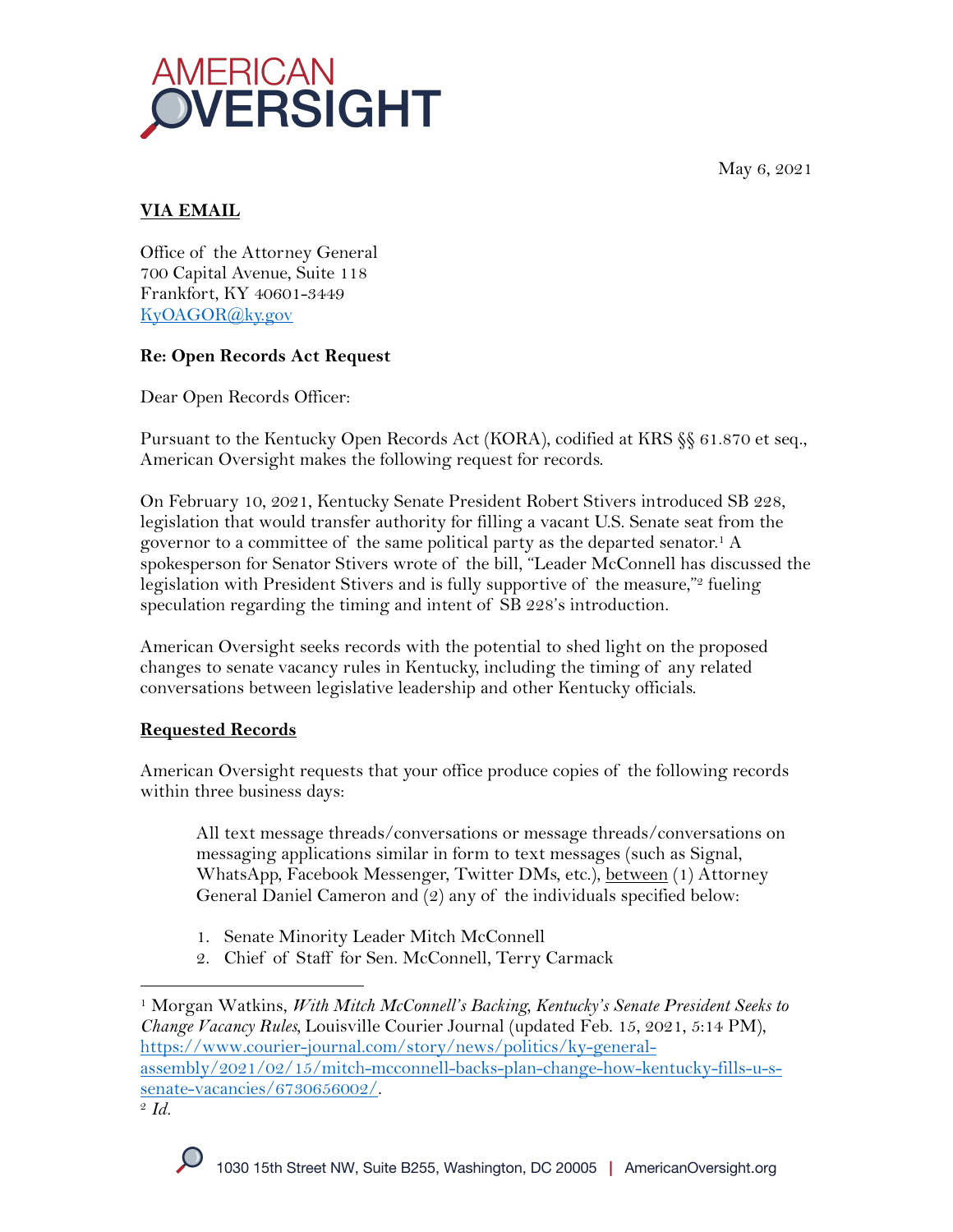- 3. State Director for Sen. McConnell, Robbin Taylor
- 4. Secretary of State Michael Adams
- 5. Senator Robert Stivers
- 6. Senator Tom Buford

Please provide all responsive records from January 4, 2021, through the date the search is conducted.

### **Pursuant to KRS § 61.880(1), American Oversight requests that you notify us within three workdays as to whether you will comply with this request.**

#### **Statement of Noncommercial Purpose**

This request is for noncommercial purposes, and American Oversight respectfully requests a waiver of any fees associated with processing this request for records. To the extent any fees are charged, pursuant to KRS § 61.874(3), American Oversight asks that such fees be limited to the actual cost of reproduction and exclude the cost of agency staff time.

This request is primarily and fundamentally for non-commercial purposes. American Oversight seeks the records requested to inform the public regarding conversations between Kentucky's legislative leadership and U.S. Senate Majority Leader Mitch McConnell concerning potential senate vacancies.3 Records with the potential to shed light on this matter would contribute significantly to public understanding of operations of the government, including the timing of any conversations regarding potential vacancies.

Furthermore, as a  $501(c)(3)$  nonprofit, American Oversight does not have a commercial purpose and the release of the information requested is not in American Oversight's financial interest. American Oversight's mission is to promote transparency in government, to educate the public about government activities, and to ensure the accountability of government officials. American Oversight uses the information gathered, and its analysis of it, to educate the public through reports, press releases, or other media. American Oversight also makes materials it gathers available on its public website and promotes their availability on social media platforms, such as Facebook and Twitter.<sup>4</sup>

American Oversight has also demonstrated its commitment to the public disclosure of documents and creation of editorial content through numerous substantive analyses posted to its website.<sup>5</sup> Examples reflecting this commitment to the public disclosure of

<sup>3</sup> *See* Watkins, *supra* note 1.

<sup>&</sup>lt;sup>4</sup> American Oversight currently has approximately 16,340 followers on Facebook and 106,200 followers on Twitter. American Oversight, Facebook,

https://www.facebook.com/weareoversight/ (last visited Apr. 12, 2021); American Oversight (@weareoversight), Twitter, https://twitter.com/weareoversight (last visited Apr. 12, 2021).

<sup>5</sup> *News*, American Oversight, https://www.americanoversight.org/blog.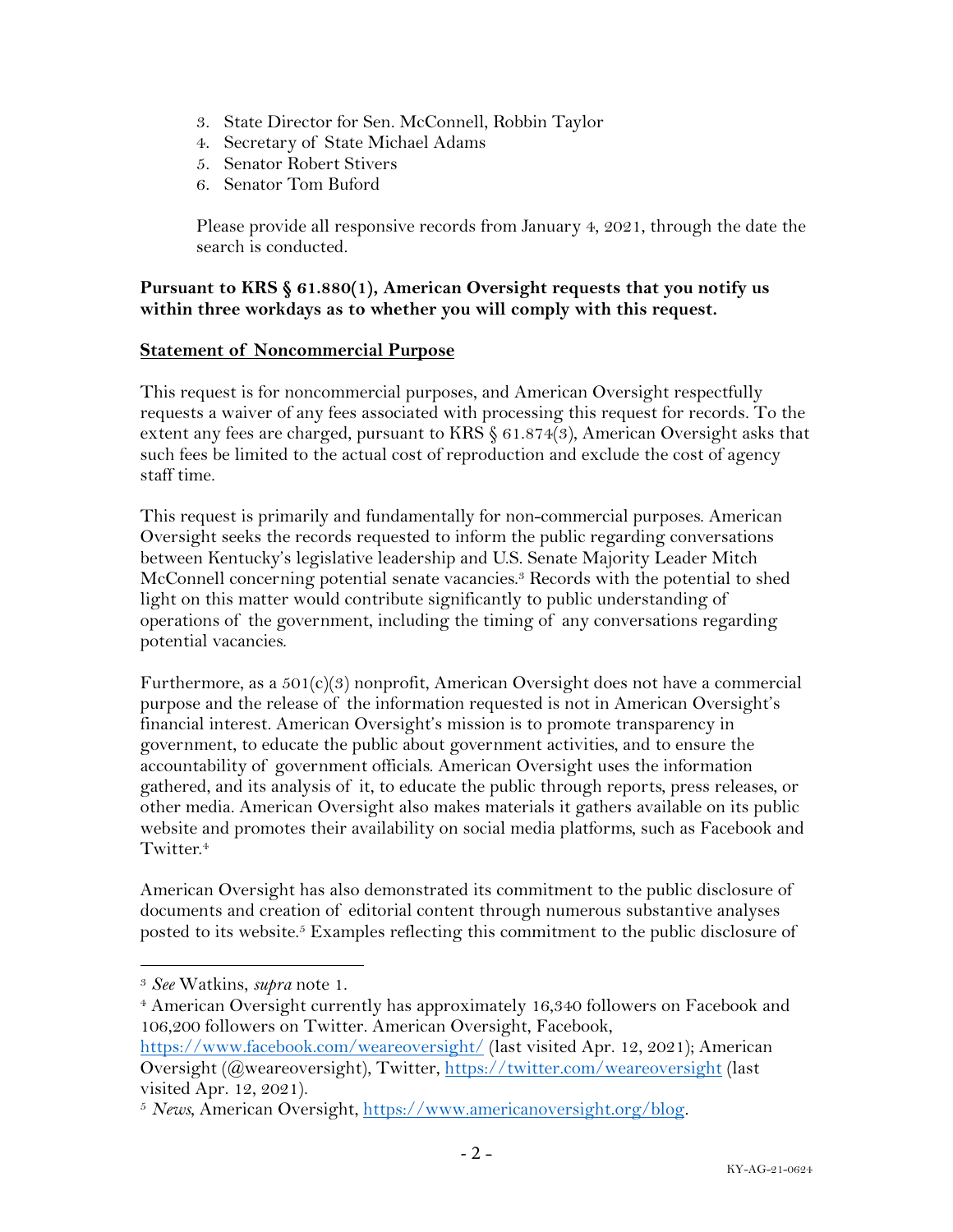documents and the creation of editorial content include the posting of records related to the organization's investigations into misconduct and corruption in state governments; <sup>6</sup> the posting of records related to an ethics waiver received by a senior Department of Justice attorney and an analysis of what those records demonstrated regarding the Department's process for issuing such waivers;7 posting records received as part of American Oversight's "Audit the Wall" project to gather and analyze information related to the administration's proposed construction of a barrier along the U.S.-Mexico border, and analyses of what those records reveal;<sup>8</sup> posting records regarding potential self-dealing at the Department of Housing & Urban Development and related analysis;<sup>9</sup> posting records and analysis relating to the federal government's efforts to sell nuclear technology to Saudi Arabia;<sup>10</sup> and posting records and analysis regarding the Department of Justice's decision in response to demands from Congress to direct a U.S. Attorney to undertake a wide-ranging review and make recommendations regarding criminal investigations relating to the President's political opponents and allegations of misconduct by the Department of Justice itself and the Federal Bureau of Investigation.<sup>11</sup>

## **Guidance Regarding the Search & Processing of Requested Records**

In connection with its request for records, American Oversight provides the following guidance regarding the scope of the records sought and the search and processing of records:

■ Our request for records includes any attachments to those records or other materials enclosed with those records when they were previously transmitted. To the extent that an email is responsive to our request, our request includes all

<sup>6</sup> *State Investigations*, American Oversight, https://www.americanoversight.org/states. <sup>7</sup> *DOJ Records Relating to Solicitor General Noel Francisco's Recusal*, American Oversight, https://www.americanoversight.org/document/doj-civil-division-response-noelfrancisco-compliance; *Francisco & the Travel Ban: What We Learned from the DOJ Documents*, American Oversight, https://www.americanoversight.org/francisco-thetravel-ban-what-we-learned-from-the-doj-documents.

<sup>8</sup> *See generally Audit the Wall*, American Oversight,

https://www.americanoversight.org/investigation/audit-the-wall; *see, e.g.*, *Border Wall Investigation Report: No Plans, No Funding, No Timeline, No Wall*, American Oversight, https://www.americanoversight.org/border-wall-investigation-report-no-plans-nofunding-no-timeline-no-wall. 9 *Documents Reveal Ben Carson Jr.'s Attempts to Use His Influence at HUD to Help His* 

*Business*, American Oversight, https://www.americanoversight.org/documents-revealben-carson-jr-s-attempts-to-use-his-influence-at-hud-to-help-his-business. 10 *Investigating the Trump Administration's Efforts to Sell Nuclear Technology to Saudi* 

*Arabia*, American Oversight, https://www.americanoversight.org/investigating-thetrump-administrations-efforts-to-sell-nuclear-technology-to-saudi-arabia. 11 *Sessions' Letter Shows DOJ Acted on Trump's Authoritarian Demand to Investigate Clinton*,

American Oversight, https://www.americanoversight.org/sessions-letter.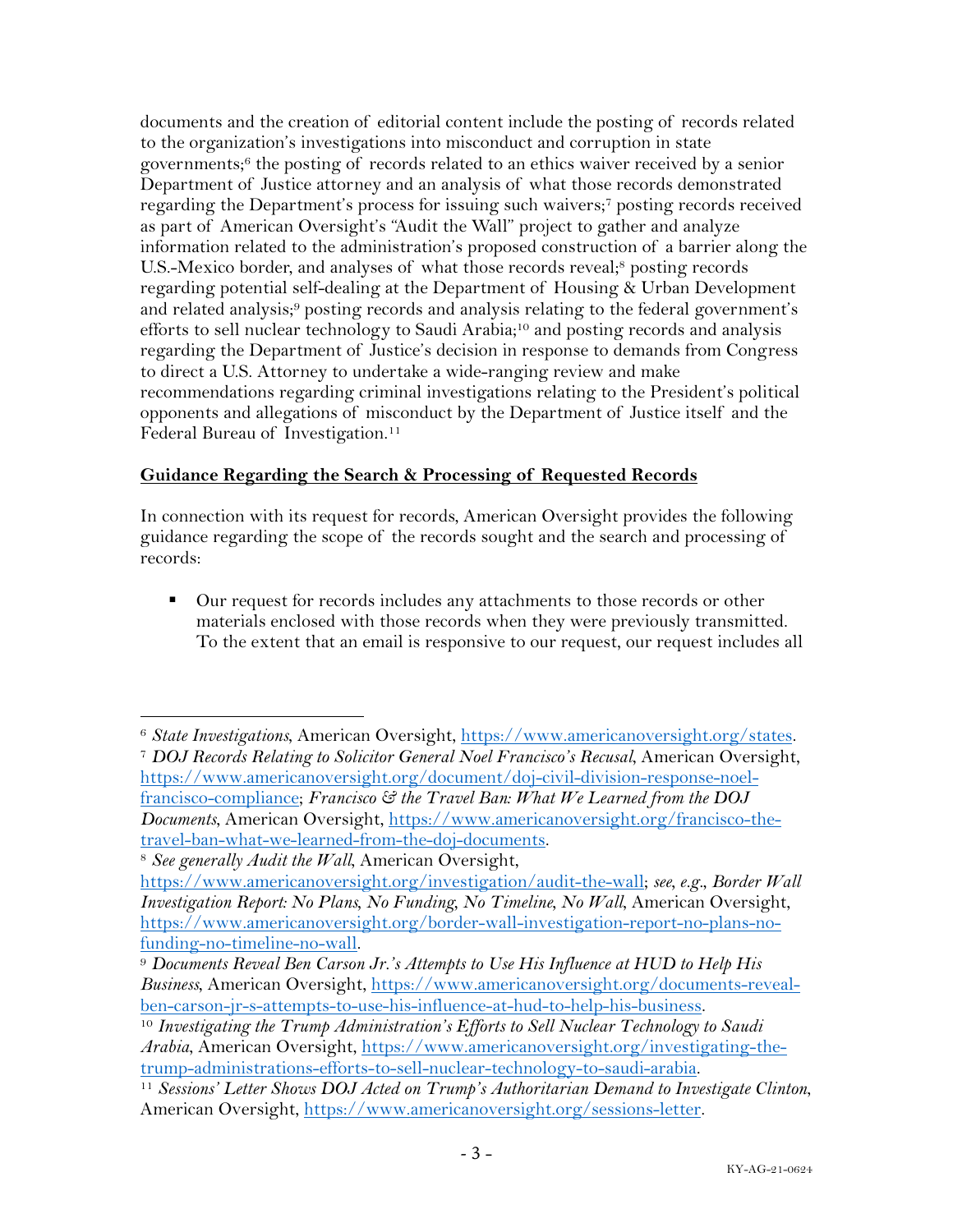prior messages sent or received in that email chain, as well as any attachments to the email.

- Please search all relevant records or systems containing records regarding agency business. Do not exclude records regarding agency business contained in files, email accounts, or devices in the personal custody of your officials, such as personal email accounts or text messages.
- In the event some portions of the requested records are properly exempt from disclosure, please disclose any reasonably segregable non-exempt portions of the requested records. *See* KRS § 61.878(4). If a request is denied in whole, please state specifically why it is not reasonable to segregate portions of the record for release.
- Please take appropriate steps to ensure that records responsive to this request are not deleted by the agency before the completion of processing for this request. If records potentially responsive to this request are likely to be located on systems where they are subject to potential deletion, including on a scheduled basis, please take steps to prevent that deletion, including, as appropriate, by instituting a litigation hold on those records.

## **Conclusion**

If you have any questions regarding how to construe this request for records or believe that further discussions regarding search and processing would facilitate a more efficient production of records of interest to American Oversight, please do not hesitate to contact American Oversight to discuss this request. American Oversight welcomes an opportunity to discuss its request with you before you undertake your search or incur search or duplication costs. By working together at the outset, American Oversight and your agency can decrease the likelihood of costly and time-consuming litigation in the future.

Where possible, please provide responsive material in an electronic format by email. Alternatively, please provide responsive material in native format or in PDF format on a USB drive. Please send any responsive material being sent by mail to American Oversight, 1030 15th Street NW, Suite B255, Washington, DC 20005. If it will accelerate release of responsive records to American Oversight, please also provide responsive material on a rolling basis.

We share a common mission to promote transparency in government. American Oversight looks forward to working with your agency on this request. If you do not understand any part of this request, please contact Khahilia Shaw at foia@americanoversight.org or (202) 539-6507. Also, if American Oversight's request